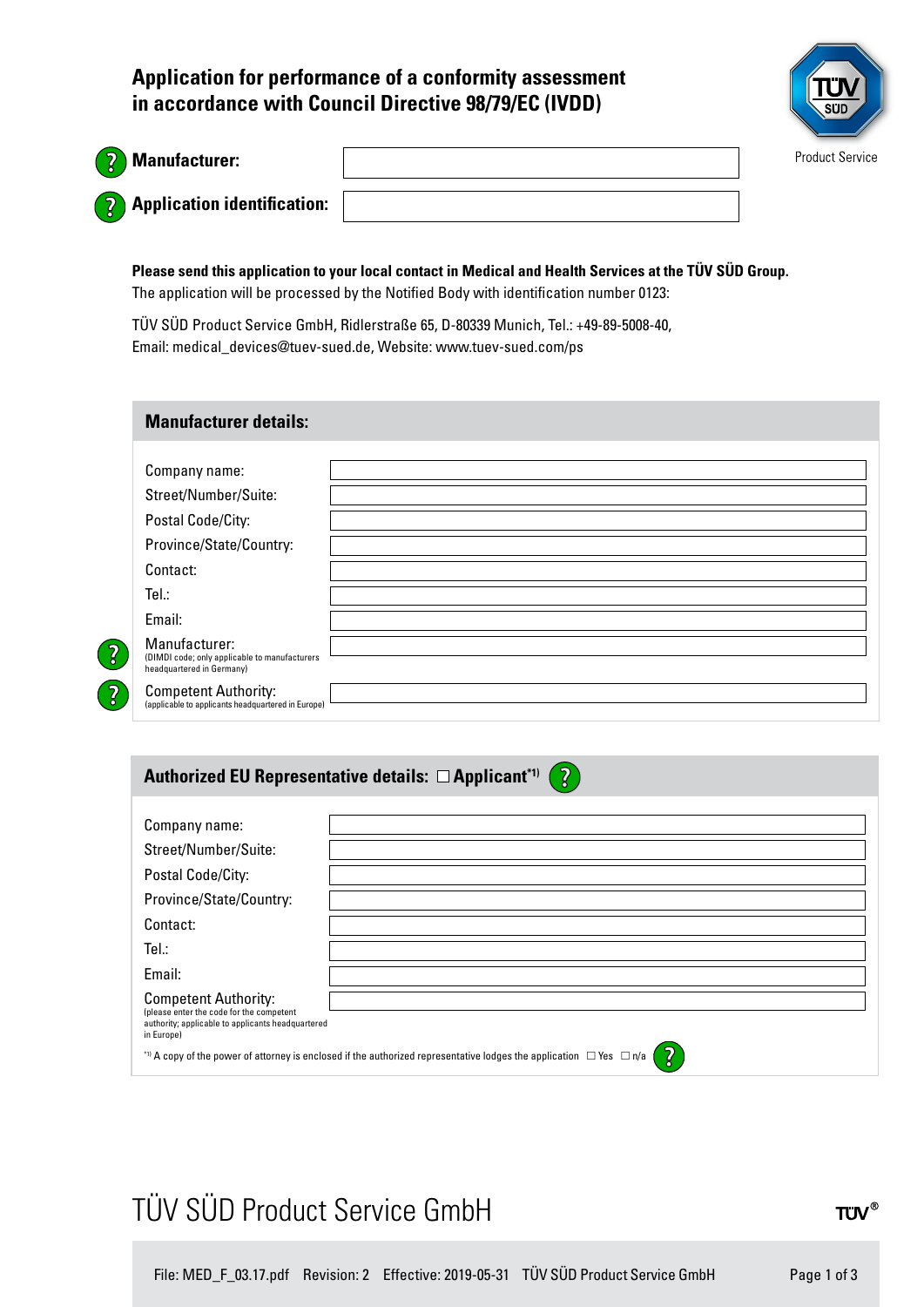### **Application for performance of a conformity assessment in accordance with Council Directive 98/79/EC (IVDD)**



| <b>Manufacturer:</b><br><b>Application identification:</b><br><b>Performance of conformity assessment:</b><br>Quality Management System (QMS) - Please enclose Appendices A and B<br>Annex IV without (4) $\Box$ Full quality assurance system without product design examination<br>$\Box$ Production quality assurance<br>Product/Design - Please enclose Appendix A<br>$\Box$ EC design examination<br>$\Box$ EC design examination<br>$\Box$ EC type examination<br>$\Box$ EC verification<br>$\square$ Change - Please enclose Appendix D<br>$\square$ <b>Extension</b> – Please enclose Appendices A, B, C and E<br><b>Existing certificates / certificate number</b><br>Appendix/Appendices (only to be enclosed with initial applications and extensions):<br>Appendix A – Details of product groups, product categories and conformity assessment procedures:<br>Appendix B - Details of all sites covered by the same quality management system :<br><b>Appendix C - Details on critical suppliers:</b><br>$\Box$ Yes, $\Box$ pages $\Box$ n/a<br>Appendix D - Plans for substantial change(s) to the quality management system/product:<br><b>Appendix E - Extension of EC certificates:</b><br><b>Appendix F - Additional information:</b><br>$\Box$ Yes, $\Box$ pages $\Box$ n/a |                                                                                                            |  |  |  | <b>Product Service</b>         |  |  |
|-----------------------------------------------------------------------------------------------------------------------------------------------------------------------------------------------------------------------------------------------------------------------------------------------------------------------------------------------------------------------------------------------------------------------------------------------------------------------------------------------------------------------------------------------------------------------------------------------------------------------------------------------------------------------------------------------------------------------------------------------------------------------------------------------------------------------------------------------------------------------------------------------------------------------------------------------------------------------------------------------------------------------------------------------------------------------------------------------------------------------------------------------------------------------------------------------------------------------------------------------------------------------------------------------|------------------------------------------------------------------------------------------------------------|--|--|--|--------------------------------|--|--|
|                                                                                                                                                                                                                                                                                                                                                                                                                                                                                                                                                                                                                                                                                                                                                                                                                                                                                                                                                                                                                                                                                                                                                                                                                                                                                               |                                                                                                            |  |  |  |                                |  |  |
|                                                                                                                                                                                                                                                                                                                                                                                                                                                                                                                                                                                                                                                                                                                                                                                                                                                                                                                                                                                                                                                                                                                                                                                                                                                                                               |                                                                                                            |  |  |  |                                |  |  |
|                                                                                                                                                                                                                                                                                                                                                                                                                                                                                                                                                                                                                                                                                                                                                                                                                                                                                                                                                                                                                                                                                                                                                                                                                                                                                               |                                                                                                            |  |  |  |                                |  |  |
|                                                                                                                                                                                                                                                                                                                                                                                                                                                                                                                                                                                                                                                                                                                                                                                                                                                                                                                                                                                                                                                                                                                                                                                                                                                                                               |                                                                                                            |  |  |  |                                |  |  |
|                                                                                                                                                                                                                                                                                                                                                                                                                                                                                                                                                                                                                                                                                                                                                                                                                                                                                                                                                                                                                                                                                                                                                                                                                                                                                               | Please complete a separate application plus the relevant Appendices for each type of conformity assessment |  |  |  |                                |  |  |
|                                                                                                                                                                                                                                                                                                                                                                                                                                                                                                                                                                                                                                                                                                                                                                                                                                                                                                                                                                                                                                                                                                                                                                                                                                                                                               |                                                                                                            |  |  |  |                                |  |  |
|                                                                                                                                                                                                                                                                                                                                                                                                                                                                                                                                                                                                                                                                                                                                                                                                                                                                                                                                                                                                                                                                                                                                                                                                                                                                                               |                                                                                                            |  |  |  | Initial application: $\square$ |  |  |
|                                                                                                                                                                                                                                                                                                                                                                                                                                                                                                                                                                                                                                                                                                                                                                                                                                                                                                                                                                                                                                                                                                                                                                                                                                                                                               | Annex VII                                                                                                  |  |  |  |                                |  |  |
|                                                                                                                                                                                                                                                                                                                                                                                                                                                                                                                                                                                                                                                                                                                                                                                                                                                                                                                                                                                                                                                                                                                                                                                                                                                                                               |                                                                                                            |  |  |  |                                |  |  |
|                                                                                                                                                                                                                                                                                                                                                                                                                                                                                                                                                                                                                                                                                                                                                                                                                                                                                                                                                                                                                                                                                                                                                                                                                                                                                               | Annex III.6                                                                                                |  |  |  | Initial application: $\square$ |  |  |
|                                                                                                                                                                                                                                                                                                                                                                                                                                                                                                                                                                                                                                                                                                                                                                                                                                                                                                                                                                                                                                                                                                                                                                                                                                                                                               | Annex IV.4                                                                                                 |  |  |  |                                |  |  |
|                                                                                                                                                                                                                                                                                                                                                                                                                                                                                                                                                                                                                                                                                                                                                                                                                                                                                                                                                                                                                                                                                                                                                                                                                                                                                               | Annex V                                                                                                    |  |  |  |                                |  |  |
|                                                                                                                                                                                                                                                                                                                                                                                                                                                                                                                                                                                                                                                                                                                                                                                                                                                                                                                                                                                                                                                                                                                                                                                                                                                                                               | <b>Annex VI</b>                                                                                            |  |  |  |                                |  |  |
|                                                                                                                                                                                                                                                                                                                                                                                                                                                                                                                                                                                                                                                                                                                                                                                                                                                                                                                                                                                                                                                                                                                                                                                                                                                                                               | $\Box$ Termination date                                                                                    |  |  |  |                                |  |  |
|                                                                                                                                                                                                                                                                                                                                                                                                                                                                                                                                                                                                                                                                                                                                                                                                                                                                                                                                                                                                                                                                                                                                                                                                                                                                                               |                                                                                                            |  |  |  |                                |  |  |
|                                                                                                                                                                                                                                                                                                                                                                                                                                                                                                                                                                                                                                                                                                                                                                                                                                                                                                                                                                                                                                                                                                                                                                                                                                                                                               |                                                                                                            |  |  |  |                                |  |  |
|                                                                                                                                                                                                                                                                                                                                                                                                                                                                                                                                                                                                                                                                                                                                                                                                                                                                                                                                                                                                                                                                                                                                                                                                                                                                                               |                                                                                                            |  |  |  |                                |  |  |
|                                                                                                                                                                                                                                                                                                                                                                                                                                                                                                                                                                                                                                                                                                                                                                                                                                                                                                                                                                                                                                                                                                                                                                                                                                                                                               |                                                                                                            |  |  |  |                                |  |  |
|                                                                                                                                                                                                                                                                                                                                                                                                                                                                                                                                                                                                                                                                                                                                                                                                                                                                                                                                                                                                                                                                                                                                                                                                                                                                                               |                                                                                                            |  |  |  |                                |  |  |
|                                                                                                                                                                                                                                                                                                                                                                                                                                                                                                                                                                                                                                                                                                                                                                                                                                                                                                                                                                                                                                                                                                                                                                                                                                                                                               |                                                                                                            |  |  |  |                                |  |  |
|                                                                                                                                                                                                                                                                                                                                                                                                                                                                                                                                                                                                                                                                                                                                                                                                                                                                                                                                                                                                                                                                                                                                                                                                                                                                                               |                                                                                                            |  |  |  |                                |  |  |
|                                                                                                                                                                                                                                                                                                                                                                                                                                                                                                                                                                                                                                                                                                                                                                                                                                                                                                                                                                                                                                                                                                                                                                                                                                                                                               | $\Box$ Yes $\Box$ n/a                                                                                      |  |  |  |                                |  |  |
|                                                                                                                                                                                                                                                                                                                                                                                                                                                                                                                                                                                                                                                                                                                                                                                                                                                                                                                                                                                                                                                                                                                                                                                                                                                                                               | $\Box$ Yes $\Box$ n/a                                                                                      |  |  |  |                                |  |  |
|                                                                                                                                                                                                                                                                                                                                                                                                                                                                                                                                                                                                                                                                                                                                                                                                                                                                                                                                                                                                                                                                                                                                                                                                                                                                                               |                                                                                                            |  |  |  |                                |  |  |
|                                                                                                                                                                                                                                                                                                                                                                                                                                                                                                                                                                                                                                                                                                                                                                                                                                                                                                                                                                                                                                                                                                                                                                                                                                                                                               |                                                                                                            |  |  |  |                                |  |  |
|                                                                                                                                                                                                                                                                                                                                                                                                                                                                                                                                                                                                                                                                                                                                                                                                                                                                                                                                                                                                                                                                                                                                                                                                                                                                                               |                                                                                                            |  |  |  |                                |  |  |
|                                                                                                                                                                                                                                                                                                                                                                                                                                                                                                                                                                                                                                                                                                                                                                                                                                                                                                                                                                                                                                                                                                                                                                                                                                                                                               | $\Box$ Yes $\Box$ n/a                                                                                      |  |  |  |                                |  |  |
|                                                                                                                                                                                                                                                                                                                                                                                                                                                                                                                                                                                                                                                                                                                                                                                                                                                                                                                                                                                                                                                                                                                                                                                                                                                                                               |                                                                                                            |  |  |  |                                |  |  |
|                                                                                                                                                                                                                                                                                                                                                                                                                                                                                                                                                                                                                                                                                                                                                                                                                                                                                                                                                                                                                                                                                                                                                                                                                                                                                               | $\Box$ Yes $\Box$ n/a                                                                                      |  |  |  |                                |  |  |

# TÜV SÜD Product Service GmbH

 $TUV^{\circ}$